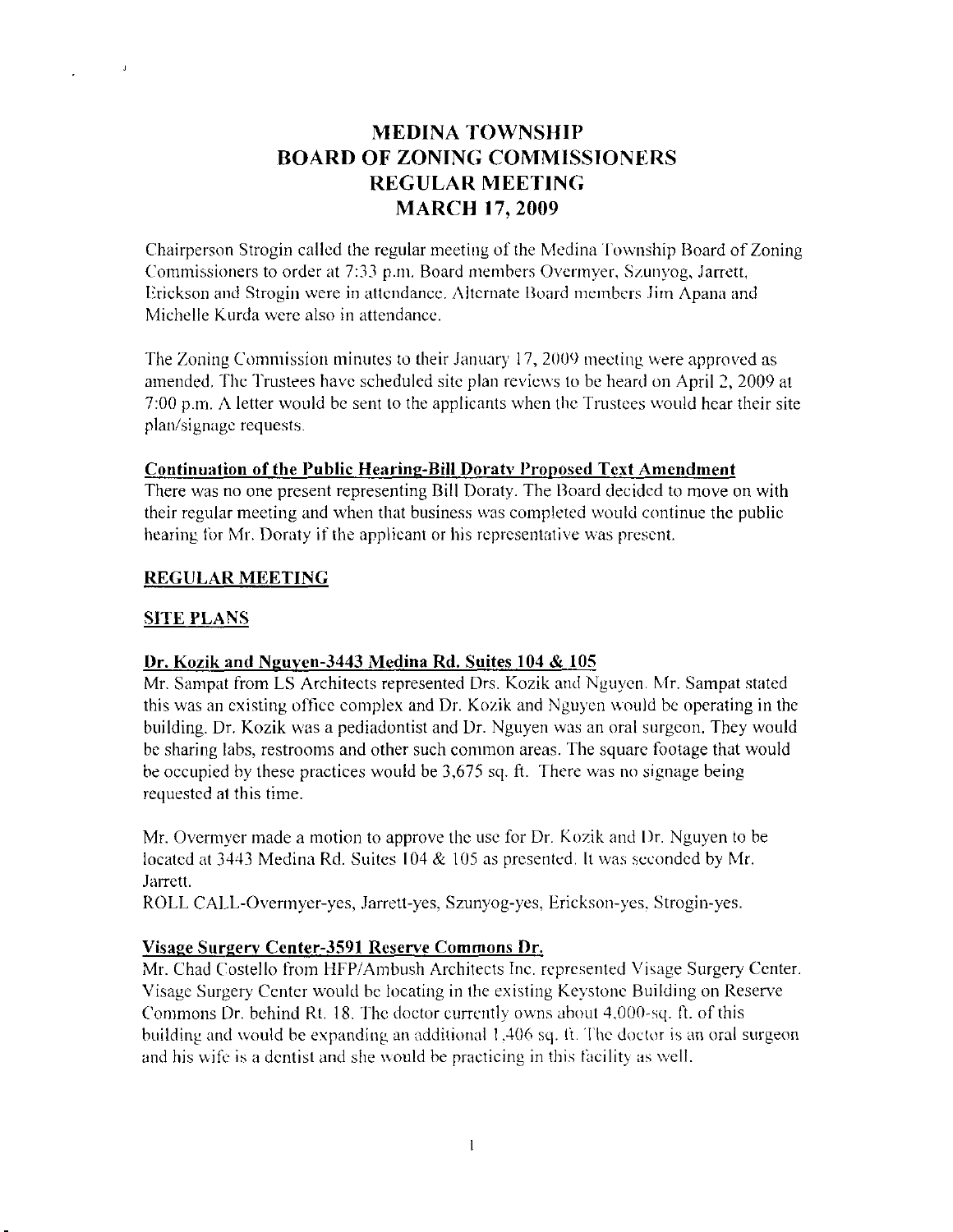## Page 2 ZC 3/17/09

Mr. Erickson made a motion to approve the use of  $1,406$  additional square feet for Visage Surgery Center located at 3591 Rescrve Commons I)r. as presented. Itwas scconded by Mr. Jarrett.

ROLL CALL-Erickson-yes. Jarrett-yes, Overmyer-yes, Szunyog-yes, Strogin-yes.

#### Nova Community Animal Hospital-4483 Weymouth Rd.

Mr. Dave Sterrett from Medina Signs represented Nova Community Hospital. Mr. Sterrett stated he was requesting a replacement sign of an existing sign for Nova Community Animal Hospital. The proposed sign would be 2-sided with a static sign portion on the top and an electronic message board on the bottom. Chair Strogin stated that the Township has a "movement" regulation in signage code that a sign can not move, rotate, blink, etc. Mr. Sterrett stated he was aware of that wording in the Zoning Resolution, but his client would like to move forward with her application before the Board. Mr. Sterrett stated the sign can be programmed to move or to remain stationary. The sign is also fit to display time, date and temperature and that information would "change".

Mr. Sterrett stated he would like a clarification of the word "movement." He added that personally he did not believe a change in the message to be movement. If the intent of the Township's stand on movement was not to cause a safety issue for vehicles, then he asked what do we do about the time and temperature displays? Mr. Sterrett continued, in talking with Dr. Sober from Nova Community Animal Hospital she did not have a problem with fbllowing the current zoning regulation, but at some timc of day or week the message should be able to be changed. Mr. Sterrett stated that Dr. Sober has expressed a desire to have a certain message run for a period of time i.e. a whole day or week. If that was the case, would she be able to change the sign message once a day or once a week if the Township would not consider that movement?

Chair Strogin statcd the Commission considers movement such as when a sign changes every 8 seconds. Mr. Sterrett stated such signs could change even quicker. Chair Strogin stated a message changing every 8 seconds to attract the attention of motorists is not attractive to the Township and can be potentially dangerous.

Chair Strogin stated when a word in the zoning code does not have a specific definition unique to the meaning in the code; the Township then goes by the dictionary definition. Per the dictionary the definition of movement states. "To change position or to cause something to change position." Chair Strogin stated that is what she meant when she referred to the 8-second changeable sign.

Chair Strogin stated that Dunkin Donuts, which is in the city limits, has such a changeable sign but it remains stationary in its message. She added that message may be changed at some time but the sign is not changing every 8 seconds. Mr. Sterrett stated the City has a 1-minute rule on digital signs. Chair Strogin stated the issue is once such a sign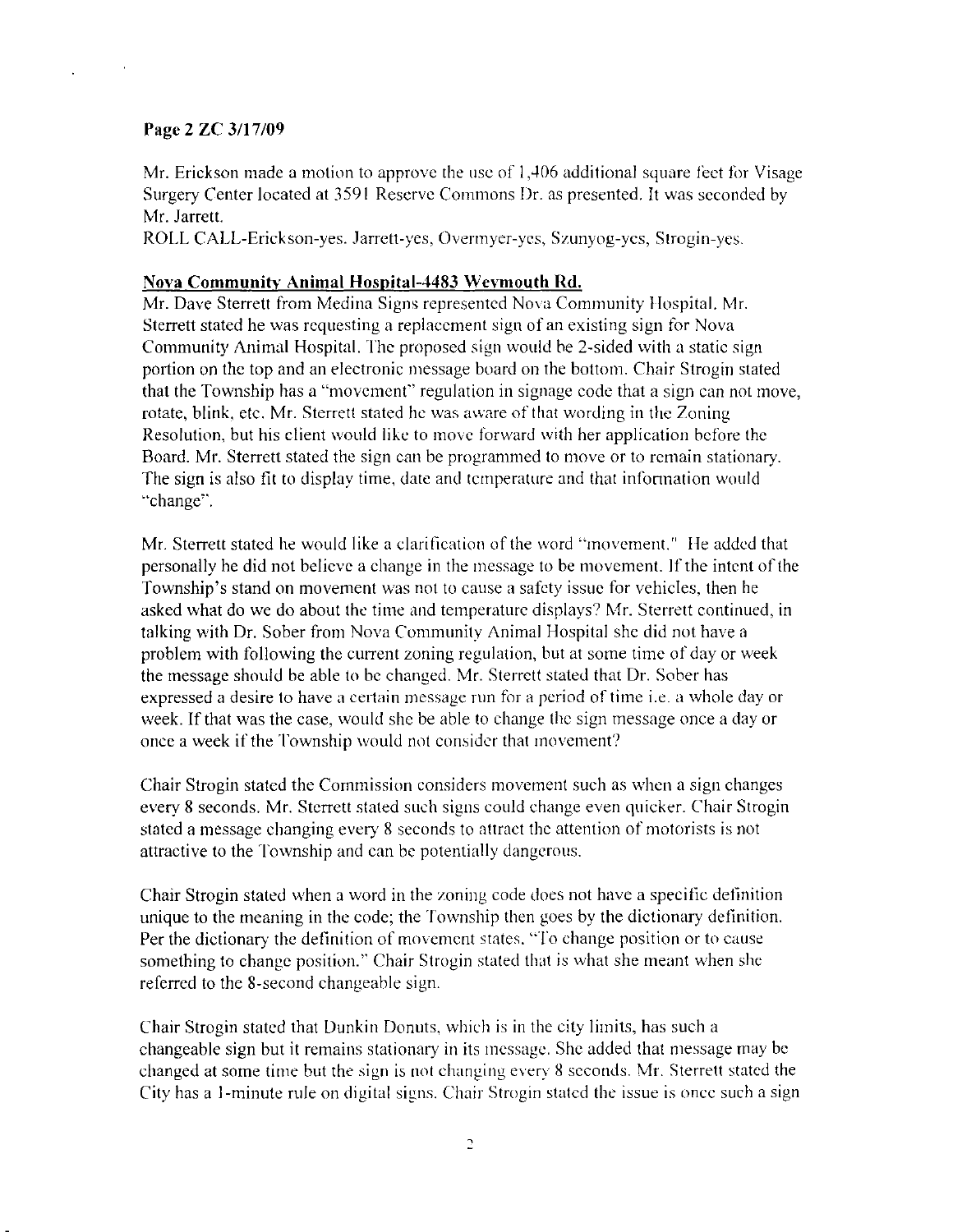#### Page 3 ZC 3/17/09

is permitted, how does the Township enforce how often the sign is changed, and second, once such a sign is approved, it would be very difficult to have the sign removed.

Dr. Sober addressed the Commission. She stated she had a very high caliber practice which markets to the highly concerned pet owner. Her intent was to change the message on the sign once a day or maybe even once a week for promotions for the Hospital. She added that the message on the sign would be changed at  $3:00$  a.m., which can be programmed right into the computer. Nobody would have to go out in inclement weather and change thc sign. Dr. Sober continucd that she did not Iike the digital signs that change messages because one cannot read them and they are distracting. She added her business's number one referral is drive by so for her to be able to utilize such a sign to draw business to her practice would be a benefit. Dr. Sober stated she was considering that on the way out of the hospital, there could be a thought for the day on the sign; nothing related to the practice; then coming back into town, something about the practice i.e. Start your Heartworm Prevention, etc.

Mr. Overmyer stated that it was on the record how the Commission felt about this type of signage, as this would be something the Township would face again. Mr. Overmyer stated the Commission could not control the content of a sign. Personally, Mr. Overmyer stated he would define movement as "any action that causes attention to itself." He added he would have no problem with a message that is changed at  $3:00$  a.m. It would be categorized as any restaurant or store that advertises specials or sales of particular products or churches that put out a moral message every week. Chair Strogin stated she understood the importance of communications but also knew how it could be abused and many do not have the community's best interest at hand.

Mr. Sterrett stated that he felt Dr. Sober was an exceptional business owner in the community. He added he felt there would be more requests for such signage as time went on and felt the code was vague. Mr. Sterrett stated he would like to see more definition in the code like how many times such a sign could change. Chair Strogin stated the Commission is aware that some items in the code need to be reviewed and possibly amended but right now the Township was drafting a Comprehensive Plan. Once that plan was completed the Township would go back and review the code and make any necessary changes or modifications to the Zoning Resolution. Mr. Sterrett stated if and when the Township gets to the point of reviewing the language of the Zoning Resolution, he would be more than happy to supply a representative from Daktronics and they can explain this type of signage and all the effects this type of signage could utilize.

Mr. Jarrett stated the timing of when these signs change their message needs to be carefully considered as there were businesses that were open 24-hrs. a day. Mr. Overmyer stated what he meant was limiting the time of the message i.e. a message has to remain in place on the sign for a period of 24 hrs. before it could be changed. That would take care of the definition of movement he referenced earlier, which is any action that causes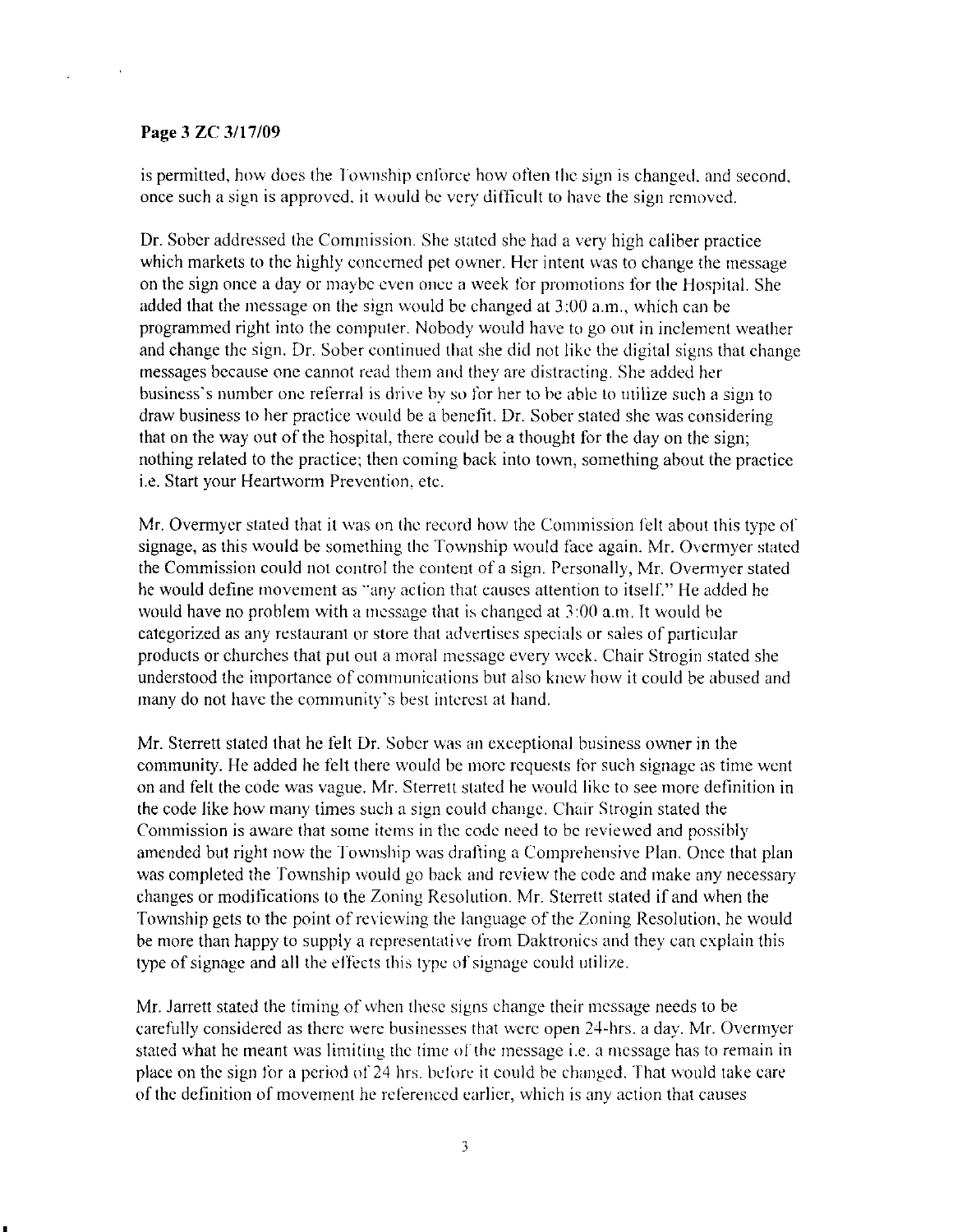#### Page 4 ZC 3/17/09

attention to itself. Mr. Overmyer suggested such wording would need to be sent to the Pros. Office for review and legal opinion. Chair Strogin stated she agreed that if the Commission was going to change the code then it would need to be reviewed by the Pros. Office and CPC. At this time however, the Commission was not changing the code, but rather entering into negotiations with the property owner regarding this sign.

ZI Ridgely informed the Commission that she had a conversation on March 12, 2009 with Bill Thorne about digital signage. He said such signs are allowed in the Township. ZI Ridgley stated requiring that the message on the sign only be changed at 3:00 a.rn. in the morning was not enforceable. Mr. Thorne said the only issues with these sign were the racing back and forth and the scrolling of the message. ZI Ridgely continued Bill Thorne stated there are such cases currently in courts on this type of signage not being permitted in communities and he said they could not be defended.

Mr. Jarrett stated he did not think it was so much that the Commission did not recognize these types of signs; the issue was the movement of a sign. Mr. Overmyer asked what was the difference of a sign that changes digitally or a restaurant owner who sends his waitress out to change letters on signage manually? Chait Strogin stated none, cxcept vou are not going to send the waitress out every 8 seconds to change the message.

ZI Ridgley continued that the Township does not put a time constraint on when "standard signs" can be changed so she did not believe it could be done with digital signage either. She continued that per Bill Thorne what can be defended is that a "typical" motorist should only see a sign change one time during an 8-second period. Chair Strogin stated she was surprised by Bill Thorne's comments because he helped Medina Township write the current code and it was legal.

Mr. Sterrett stated an example of this type of signage was Vegas. How could such signs be viewed as trying to draw attention when there were hundreds more just like it on the strip? He added he thought such signs were actually trying to get their message out to the consumer that they had specials or so and so was playing in the lounge or they had the hottest tables to play. Mr. Overmyer stated he would argue that the use of movement and lights were to call attention to the sign.

Chair Strogin stated if every business ends up putting up these digital signs then the light noise would become a big issue for the Township. Mr. Overmyer suggested the Commission vote on the application before them and then the Commission could look at working on such language if that was the will of the Commission.

Mr. Jarrett stated before the Commission was an application for a two-sided digital sign with the condition that the sign could not be changed more than once during a  $24$ -hr. period. Dr. Sober stated that was correct, and she would agree to that stipulation for approval of the sign. Mr. Jarrett added that if the law changes then Dr. Sober could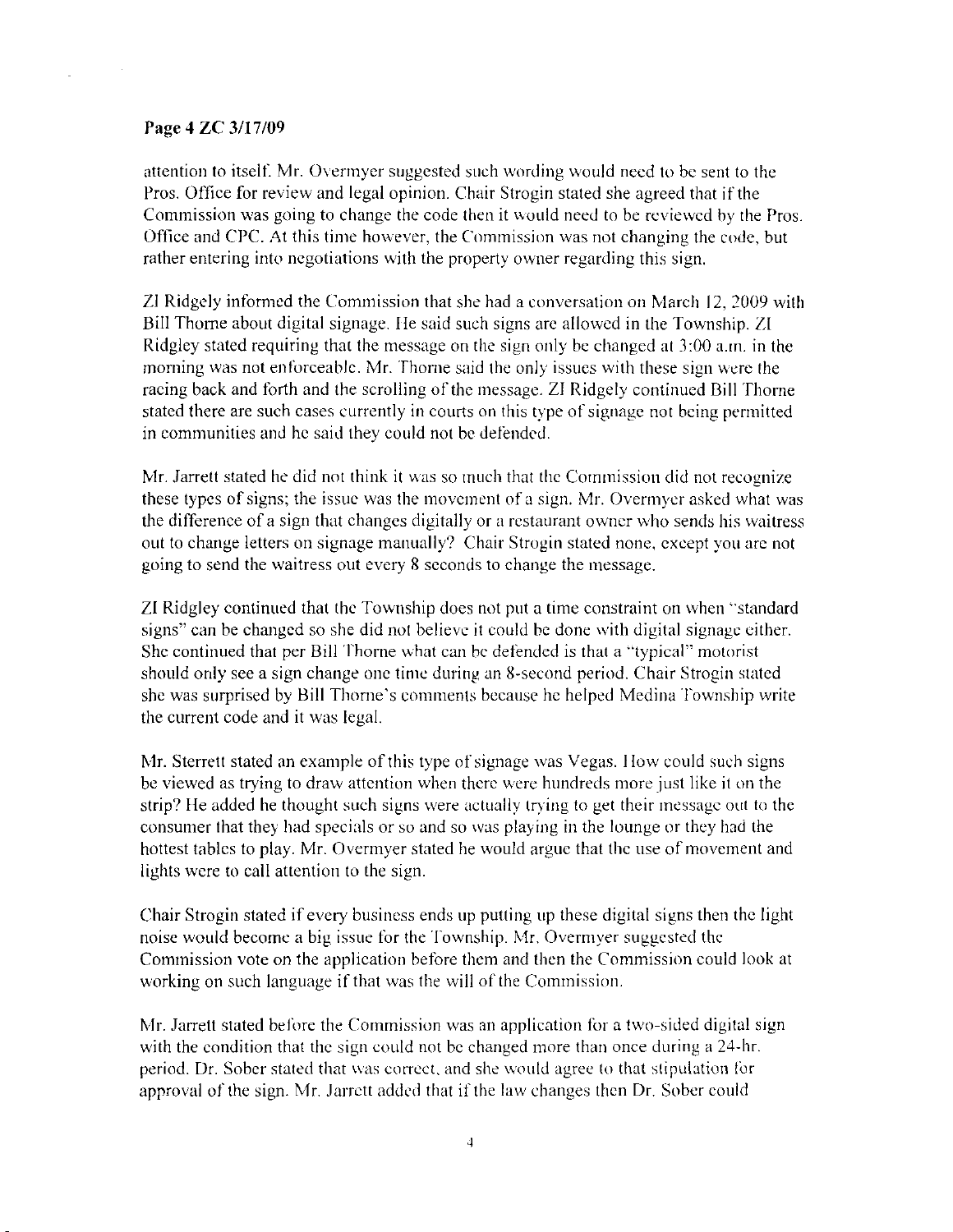#### Page 5 ZC 3/17/09

change the sign more frequently. Chair Strogin stated that would be correct, as she would be in compliance with the code.

Mr. Overmyer made a motion to approve a two-sided digital sign proposed by Nova Community Animal Hospital located at 4483 Weymouth Rd. with the understanding and concurrence of the property/business owner that the message cannot be changed more than one time in a 24 hr. period. It was seconded by Mr. Jarrett. ROLL CALL-Overmyer-yes, Jarrett-yes, Erickson-yes, Szunyog-ves, Strogin-yes

Mr. Gallo (3503 Hamilton Rd.) addressed the Commission and asked what would happen if this digital sign was allowed in the Township and a motorist hit another motorist while being distracted by the sign? The car that got hit sues the car that hit him and the car that did the damage sues the Animal Hospital. The Animal Hospital in turn sues the Township because they allowed such a sign. Chair Strogin stated that secmed like a stretch but it potentially could happen. She added that if the Commission states in the motion that the sign is only allowed to be changed once in a 24 hr. period unless that motorist happens to drive by that the precise time the message is changing there would be no reason for him to gawk and look because the sign is not changing evcr\,8 seconds. C'hair Strogin continued that lawyers could make an argument for either side.

Mr. Jarrett asked if Dr. Sober was the property owner as well as the business owner? Dr. Sober stated yes. Chair Strogin stated that was why it was imperative in some cases to have the property owner/business owner present and not just a representative because the Township would not permit the representative to legally bind a decision for a property owner/business owner.

#### Doraty proposed text amendment to add inflatables to the Zoning Code

Chair Strogin stated there was no one present this evening representing Bill Doraty. Chair Strogin stated Mr. Doraty's attorney did provide a document with proposed wording for the Commission to consider for the inclusion of inflatables in the BI zoning district. (See attached to approved Meeting Minutes). A letter was also receivcd from the Pros. Office regarding their comments of Mr. Doraty's proposed text language. (See attached to approved Meeting Minutes). Chair Strogin stated the Commission could table the public hearing for another month; or open the public hearing and review the document from Mr. Doraty's attorney as well as the comments from the Prosecutors Office and make any modifications or changes to the text language and forward it to the County Planning Commission for consideration.

Mr. Jarrett asked how many times has Mr. Doraty and or his attorney not been present at the public hearings? Secretary Ferencz responded that Mr. Doraty has asked for continuances because he was unable to get the proposed language drafted and to the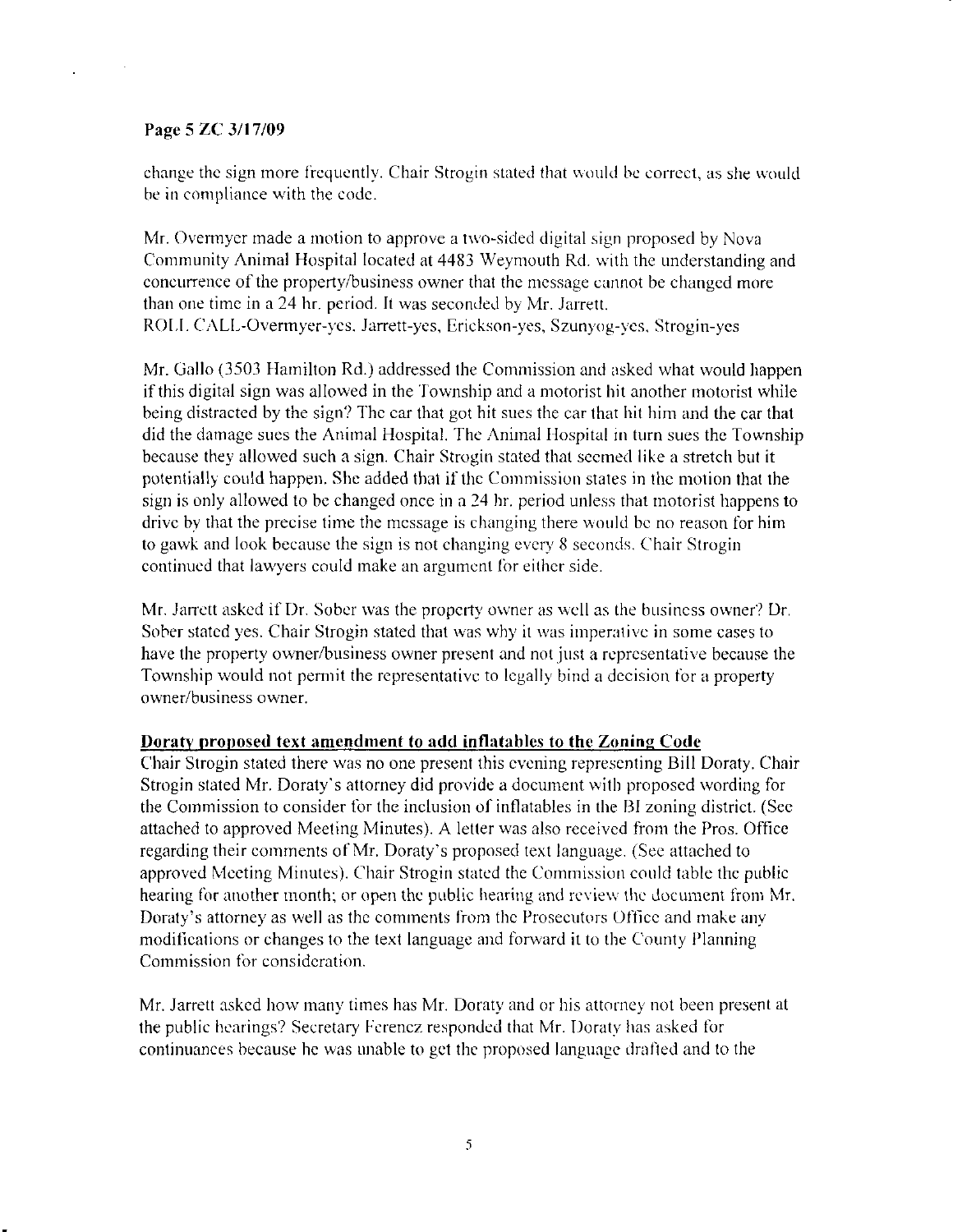#### Page 6 ZC 3/17/09

Commission within the timeframes required. Mr. Jarrett stated he would like to review the comments from the Pros. Office as they were just received this evening via fax. Mr. Overmyer agreed and stated he wanted to see if the Pros. Office differentiates between residents who put out inflatables such as a plastic Easter Bunny or Santa Claus and what Mr. Doraty was proposing.

Chair Strogin commented that has already been addressed by the Pros. Office in a letter dated December 10, 2008, which read as follows:

#### RE: Inflatables

"As I previously discussed with your Zoning Dept., the issue with inflatables whether at home, or business, is whether or not it is actually a sign as defined by your Code. Your code clearly provides that inflatable devices can be signs. However, for an inflatable device to be a sign, it is required to be used to attract attention to any object, product, place, person, institution, organization or business.

Your normal holiday decorations utilizing inflatables, in my opinion would not be a sign. Inflatables in a business district likewise could under the appropriate circumstances. simply be a holiday display, consistent with that normally found in residential areas. The question is therefore, is the display to celebrate the holiday, or is it really intended to draw attention to the business activity on the property. If it is intended to draw attention to the business, it is a sign and must meet the code."

Chair Strogin said that Mr. Doraty has stated previously in a public meeting, that the sign would be used to attract business as well as celebrate the holidays. Mr. Jarrett added another thing to remember is that Mr. Doraty currently has an inflatable on top of his building. ZI Ridgely stated presently there was a shamrock on top of Mr. Doraty's building but in the past there has been a turkey, a Santa, and a heart. Mr. Overmyer commented; what was to stop Mr. Doraty from changing his mind now saying that he was putting up the inflatables just to celebrate the holidays?

Mr. Bill Ostmann (3670 Hamilton Rd.) addressed the Commission and asked what stage of citation if any was Mr. Doraty at for having the inflatables on top of his building? Where was the Prosecutor's Office in this situation? He also asked, if Mr. Doraty continues to put up inflatables then why have a hearing? Chair Strogin responded the Zoning Inspectors have diligently taken pictures of the situation and sending them to the Pros. Office. ZI Ridgely interjected that she has also sent Mr. Doraty several violation notices. Chair Strogin stated there really was no refuting that using an inflatable as a sign in the BI District is in violation of the Zoning Resolution.

Chair Strogin continued that when she called the Pros. Office in December, she was told a new lawyer was ready to move forward with the case. There was a conference in Columbus that was attended by Trustee Mike Todd and Dean Holman from the Pros.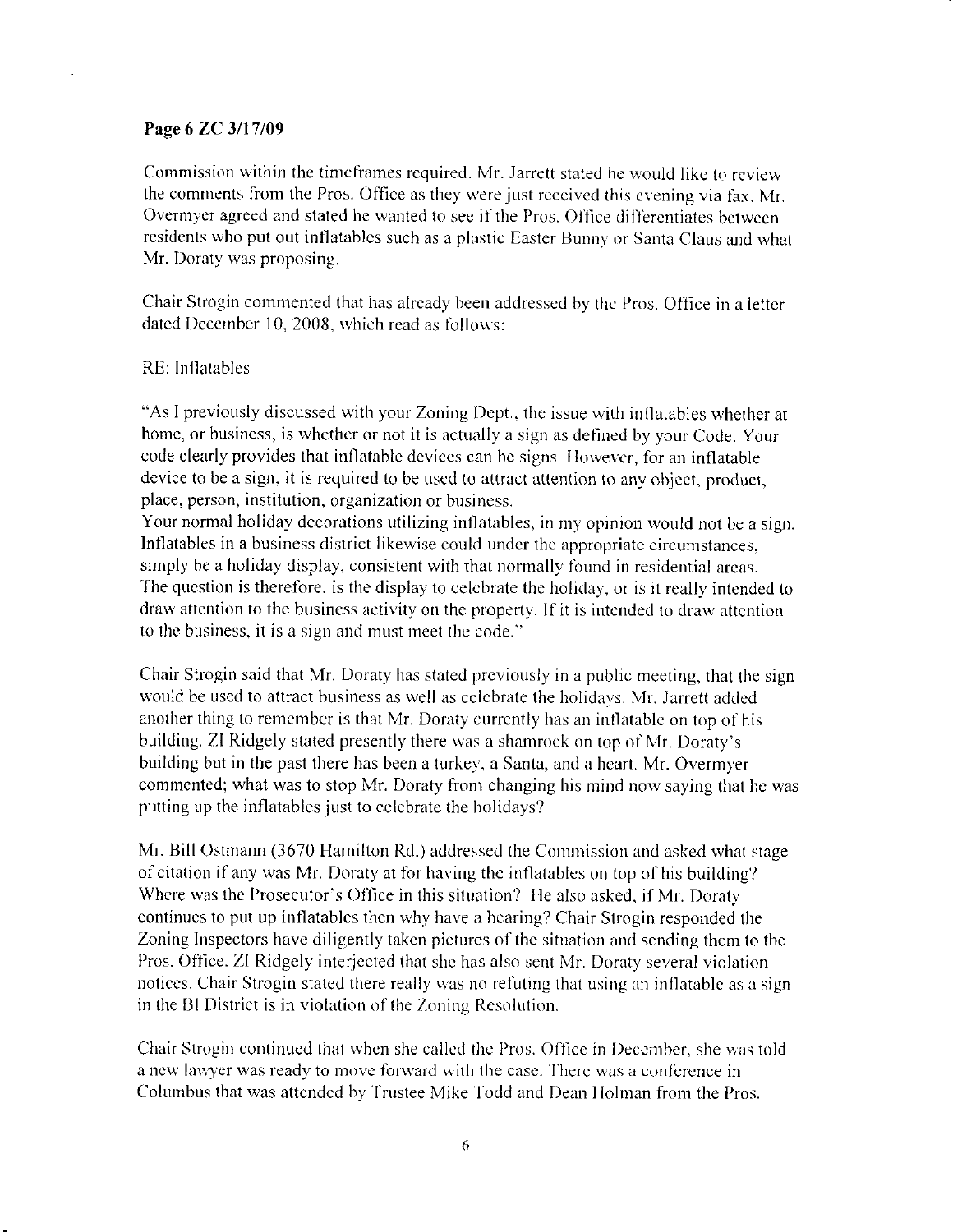#### Page 7 ZC 3/17/09

Office and she was told that Trustee Todd told the Pros. Office not to move foreword on enforcement until the Township decides what it wants to do in terms of inflatables.

Chair Strogin stated there was also a letter received from the Pros. Office that they were of the understanding the Zoning Commission turned down the proposed text amendment proposed by Mr. Doraty, and did the Trustees now want them to move forward on the case? She added it was her understanding that the Pros. Office was awaiting word from the Township Trustees to move foreword with Mr. Doraty's violations. Chair Strogin stated, in her personal opinion, the sign is illegal per the existing zoning text language and the zoning inspectors have built a file accordingly. She added that it would be nice if the Trustees supported the Township Zoning Resolution as it is currently written. Chair Strogin commented that unless or when the text is changed this is the zoning code in existence and it should be upheld.

Mr. Overmyer stated the proposed text amendment to change the signage language to allow inflatables was not initiated by the Commission but a resident and business owner. The Commission has to decide if that proposed language is a benefit to the entire community. Ms. Szunyog agreed.

Chair Strogin asked how the Commission wanted to proceed this evening. She continued that if the Commission wanted to move forward this evening; the continuance of the public hearing would have to be opened and then the Commission would have to decide to continue the hearing or work on the proposed language. The options are to take the verbiage proposed and forward it the CPC or the Commission could make changes to the wording if we choose to do so. Chair Strogin added that per the letter from the Pros. Oflice, they have some concerns on the proposed language so there would probably have to be some modifications made to the language. Chair Strogin stated that if the Commission modifies the text language then it would have to be sent to the CPC for their review and recommendation. By law, the Commission is required to send proposed text language to them for review but are not required to follow their recommendations.

Chair Strogin stated she suggested the Commission members review the letter from the Pros. Office which was just received this evening as well as the proposed language by Mr. Doraty. The Commission could then make the modifications suggested by the Pros. Office and send that to the CPC. She continued that once the Commission receives the recommendations back from the CPC, the public hearing would be continued and the Commission could decide if any further changes to the text language were warranted.

Ms. Szyunog asked what if the Commission was not particularly interested in modifying the existing signage text language to permit such inflatables? Chair Strogin stated it only takes two Trustees to overturn the recommendation of the Zoning Commission. She added hypothetically lets say the Commission does nothing to the language and turns it down. If the Trustees decide they want to overturn the Zoning Commission are they going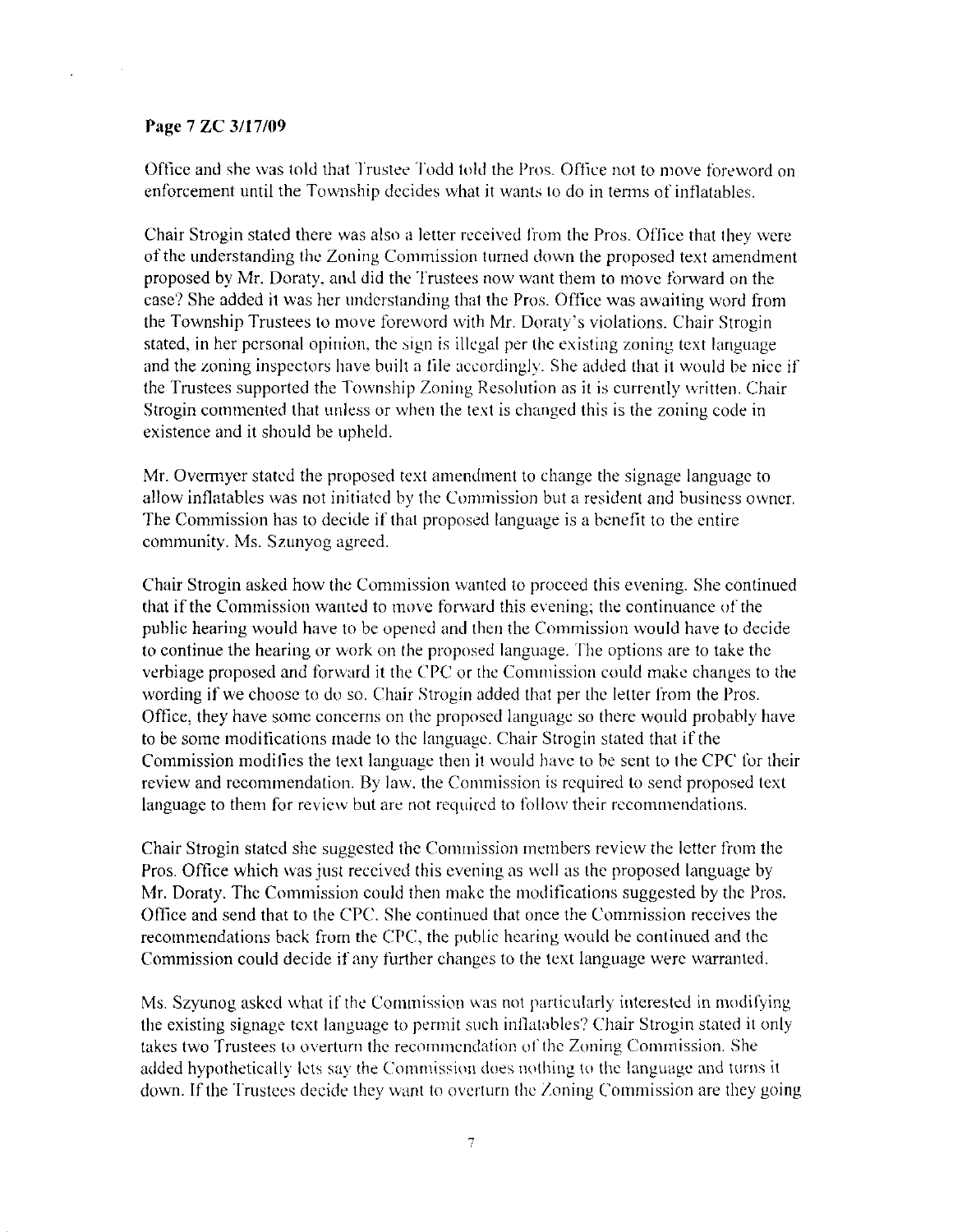#### Page 8 ZC 3/17/09

to do so with modifications or approve the text language as proposed by the applicant? Ms. Szyunog asked if the Trustees had read the proposed text language drafted by Mr. Laribee as well as the Pros. Office comments on the proposed language? She said the reason she asked is that if the proposed text was not well written it would surprise her, even if the Trustees supported the concept, that they would support language that was poorly written. Mr. Overmyer agreed.

Mr. Overmyer then asked if the Trustees could amend the proposed language without sending it back to the Commission? Chair Strogin stated yes. The Trustees have the final say at their public hearing on the proposed text amendment.

Chair Strogin stated the Zoning Commission was to be open to any discussion the applicant puts in front of the Commission and then make an informed decision. The Commission has the right to make changes to the proposed text language; the legal requirement to send that language, altered or unaltered to the CPC; and then debate the recommendations of the CPC and what the Township's concerns are as well as the applicant's.

Mr. Jarrett stated he would like to give the applicant the courtesy to attend next month's meeting to continue the public hearing. In the meantime the Zoning Commission should review the proposed language and the letter from the Pros. Office.

# **Continuation of the Public Hearing Bill Doraty Proposed Text Amendment to allow** inflatable's in the BI Zoning District

Chair Strogin opened up the continuation of the public hearing for Mr. Doraty at 8:56 p.m. She noted for the record that neither Mr. Doraty nor his representative was present this evening.

Mr. Jarrett made a motion to continue the public hearing for Bill Doraty until the Board's next regularly scheduled meeting scheduled for April 21, 2009 at 7:30 p.m. It was seconded by Mr. Overmyer.

ROLL CALL-Jarrett-yes, Overmyer-yes, Erickson-yes, Szunyog-yes, Strogin-yes.

Chair Strogin reiterated the fact that a letter on the proposed text amendment language was received by Mr. Laribee as well as a letter from the Pros. Office on the proposed text language. Chair Strogin asked the Commission to review the documentation and be prepared to discuss at the Commission's next meeting accordingly.

Chair Strogin asked that Mr. Doraty and or his legal representative be contacted to make sure they are present at the next scheduled Zoning Commission meeting where the public hearing would be continued and the Commission would ask questions in regards to their proposal.